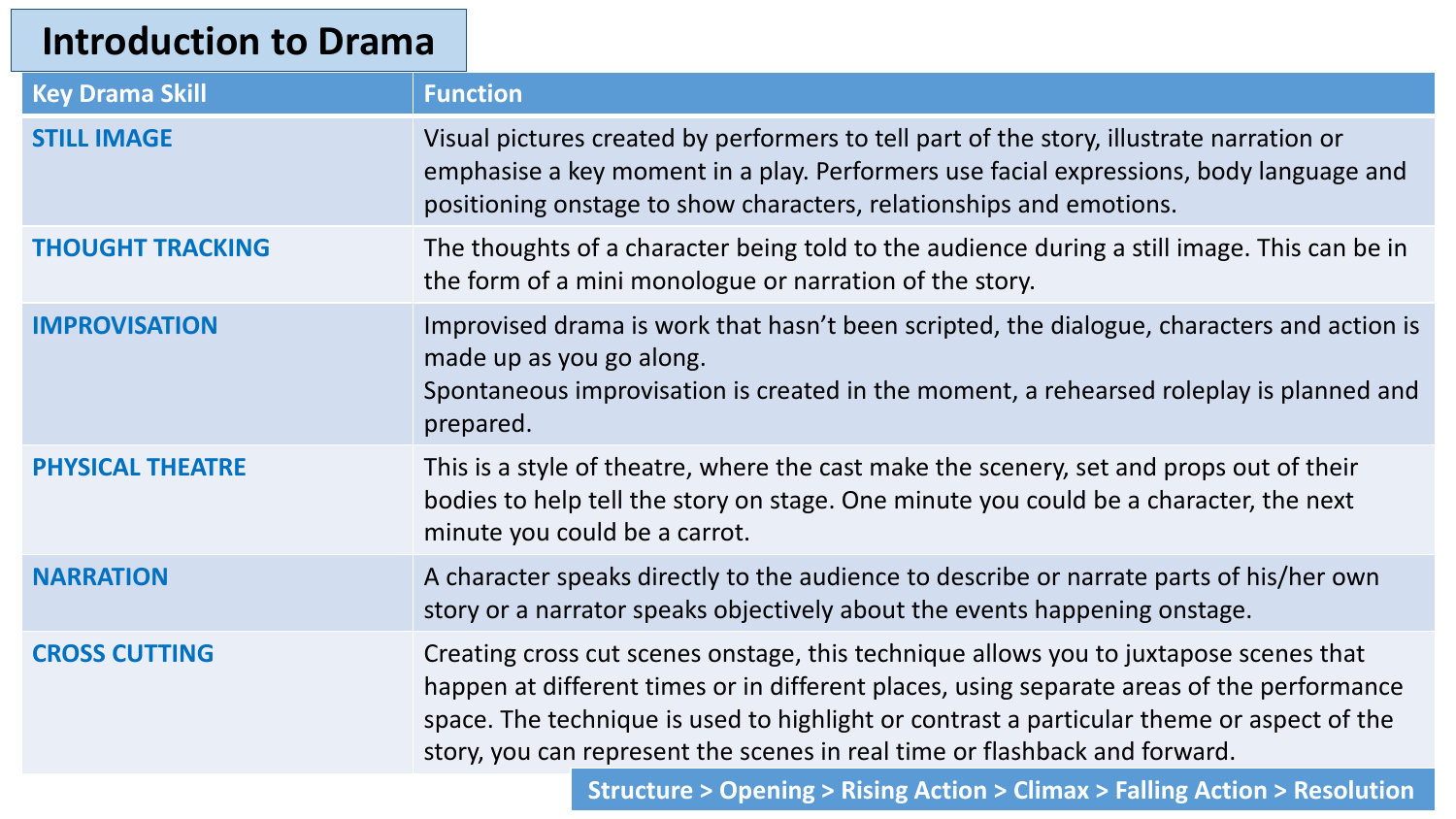## Year 7 - Intro to Dance



| <b>ACTIONS:</b>                                             | <b>SPACE:</b>              | <b>KEYWORDS:</b>                                                                                           |
|-------------------------------------------------------------|----------------------------|------------------------------------------------------------------------------------------------------------|
| 1. Jump<br>2. Turn<br>3. Gesture<br>4. Travel<br>5. Balance | <b>Directions</b>          | <b>Choreography-</b> The act of creating a dance.                                                          |
|                                                             | <b>Levels</b>              | <b>Actions-</b> 'What' a dancer does e.g. travelling, turning,                                             |
|                                                             | <b>Spatial Pathways</b>    | gestures etc                                                                                               |
|                                                             |                            | <b>Space-</b> The 'Where' of movement such as levels,<br>directions, pathways etc                          |
|                                                             |                            | <b>Dynamics-</b> 'How' a dancer performs movement based<br>on variations in Speed, Strength and Flow.      |
| <b>DYNAMICS:</b>                                            | <b>RELATIONSHIPS:</b>      | <b>Relationships-</b> The way in which the dancers interact                                                |
| Fast/Slow                                                   | <b>Formations</b>          | 'With' each other.                                                                                         |
| Sudden/Sustained                                            | <b>Mirroring</b>           | <b>Formations-</b> Shapes or patterns created in space by the                                              |
| Strong/Light                                                | <b>Action and Reaction</b> | dancers.                                                                                                   |
| Direct/Indirect                                             | Contact                    | <b>Levels-</b> Distance from the ground: low, medium or high.                                              |
| Flowing/Abrupt                                              |                            | <b>Originality</b> $-$ The ability to think independently and<br>creatively to realise artistic intention. |
| Sharp/Smooth                                                |                            |                                                                                                            |

#### **PERFORMANCE SKILLS:**

#### Projection

#### Facial Expressions

#### Concentration

Clarity

Accuracy

Timing

Musicality

Focus

Confidence

Movement Memory

Dynamic Contrast

l

#### **PERFORMANCE CHECKLIST:**

- *Must have at least* two changes in **levels**
- *Must have at least* two varieties in **direction**
- *Must have at least* two different **formations**
- *Must have 4 sport actions linked by transitions*
	- *Clear start and ending positions*
- *Confident performance (focus, clarity, timing)*

#### **STRUCTURE:**

1. Start position 2.Developed sports routine 3.Own Sports Routine 4. End Position

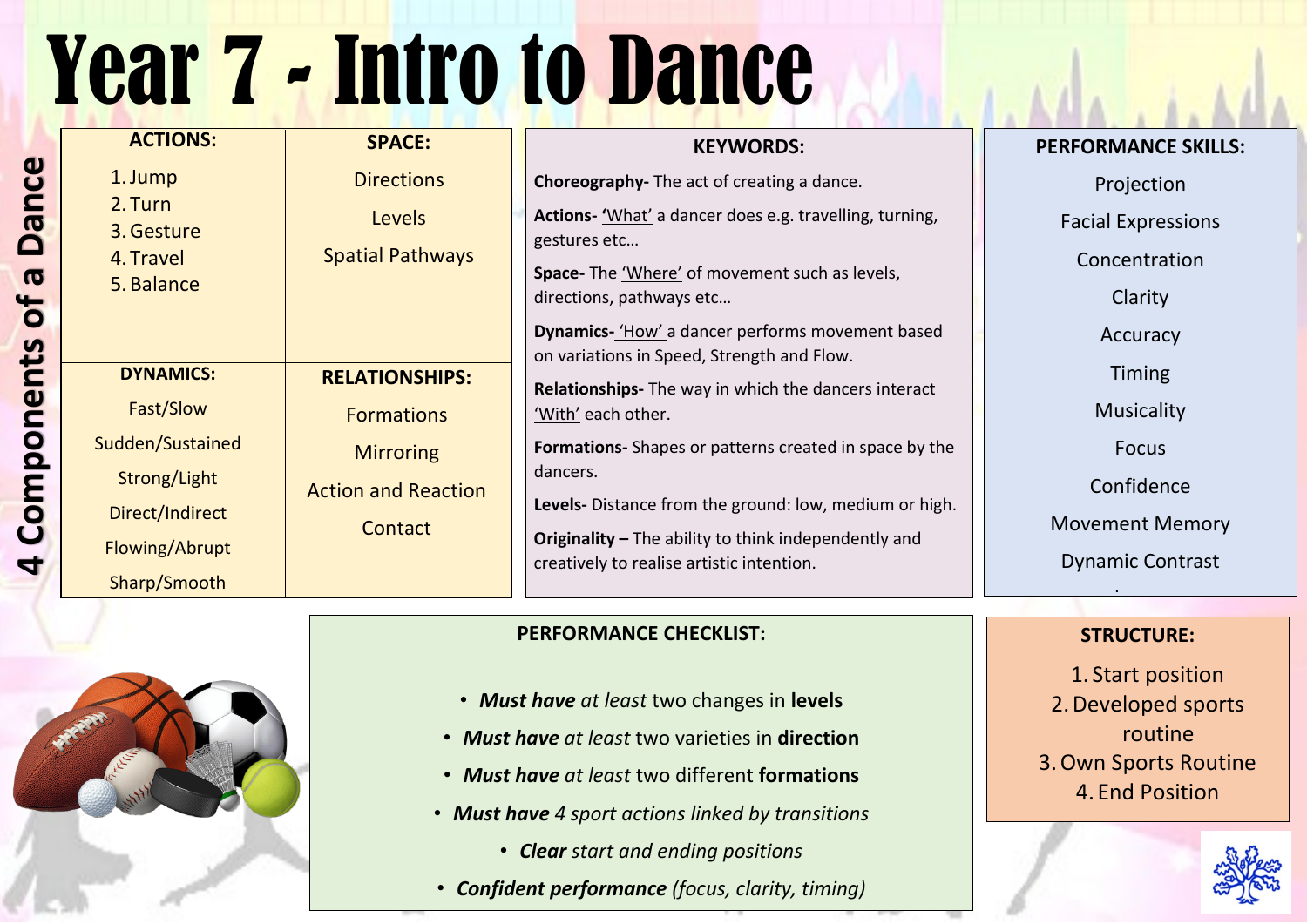## Intro to Dance - EVALUATION

- The performers effectively used…
- A successful/unsuccessful moment in the performance was…
- A moment that could have been improved was… Because it lacked…
- A strength/weakness was...
- The performers emphasised the use of…
- One criticism could be...
- The performance featured...
- I noticed that...
- Arguably…
- What the group failed to do...
- The key features I enjoyed/did not enjoy were…
- The creativity was expressed through...

## **1.Sentence Starter:**



## **3. Evaluation**

- It created a….

- This uncovered… due to…

- This created impact by...

- This enhanced the performance because…

- This helped….

- This was detrimental to the

performance because…

- This was effective because…

- They could improve…

- Consequently…

- Subsequently…

- This was evidenced through… - This portrayed…





### **Additional Vocabulary**

Emerged, impact, comedic, elegant, tension, marvellous, depressing, exceeded, justified, sequence, powerfully, skilfully, climax, effect, emotionally, aspect, identified, compromise, prolific, consequently, crucial, therefore, structure, appropriate, distinguish, reason, similar, contrast, affect, created, accomplished.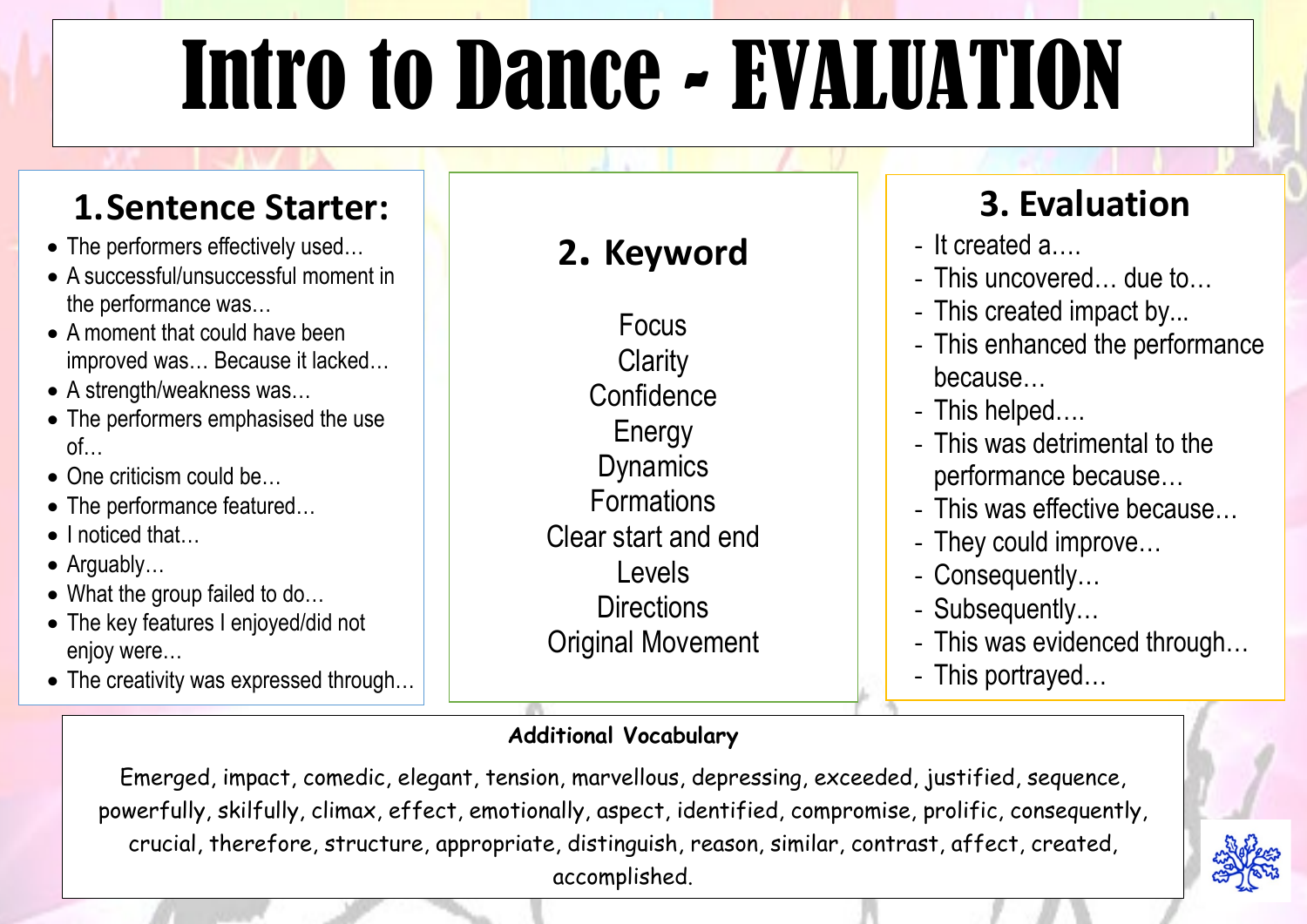# Year 7 - Intro to Drama

### **KEYWORDS:**

#### **Still Image**

Visual pictures created by performers to tell part of the story, illustrate narration or emphasise a key moment in a play. Performers use facial expressions, body language and positioning onstage to show characters, relationships and emotions.

#### **Thought Tracking**

The thoughts of a character being told to the audience during a still image. This can be in the form of a mini monologue or narration of the story.

#### **Improvisation**

Improvised drama is work that hasn't been scripted, the dialogue, characters and action is made up as you go along. Spontaneous improvisation is created in the moment, a rehearsed roleplay is planned and prepared.

#### **Physical Theatre**

This is a style of theatre, where the cast make the scenery, set and props out of their bodies to help tell the story on stage. One minute you could be a character; the next minute you could be a carrot.

#### **Narration**

A character speaks directly to the audience to describe or narrate parts of his/her own story or a narrator speaks objectively about the events happening onstage.

#### **Cross Cutting**

Creating cross cut scenes onstage, this technique allows you to juxtapose scenes that happen at different times or in different places, using separate areas of the performance space. The technique is used to highlight or contrast a particular theme or aspect of the story, you can represent the scenes in real time or flashback and forward.

#### **Flashback/flash-forward**

A drama convention where the performers quickly move from different periods of time in order to give the audience crucial information.

## **PERFORMANCE SKILLS:** Projecting Focus (eyeline) to audience Facial Expressions Confidence Audience awareness Range of vocals Clear change in character







### **Structure**

Opening  $>$  Rising Action  $>$  Climax  $>$  Falling Action  $>$  Resolution